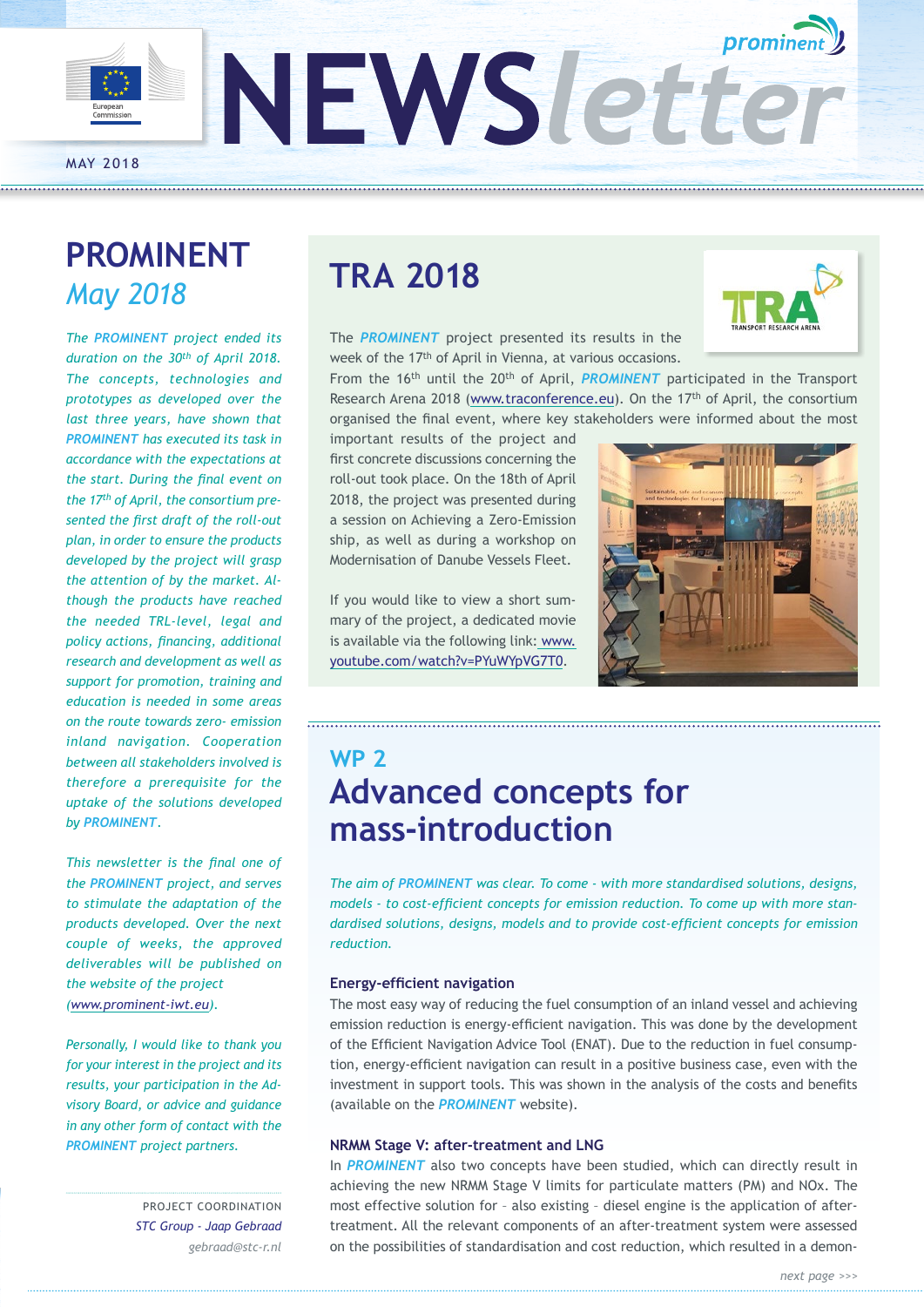stration with an after-treatment system. The cost-benefit analysis for this technology showed that due to the investment and operational costs, it is difficult to achieve a positive financial business case. However, it is the most effective way to reduce NOx and PM emissions to Stage V level.

Because of the new NRMM Stage V standard, the focus for LNG was also on achieving NRMM Stage V. It is possible to achieve the Stage V levels for NOx and PM. The activities focussed mainly on designs to reduce the levels of particulate numbers and the hydrocarbons (especially CH4 emissions) to comply with NRMM Stage V requirements. This design is also used for testing in an inland vessel. The assessment of the costs and benefits on the application of LNG focussed mainly on the fuel price scenarios (in which LNG is cheaper than diesel) and the level of fuel consumption needed to achieve a return on the investment costs.

#### **Optimisation of the driveline: Right-sizing of engines and hybrid configurations**

The last (combined) concept was to gain insight into the optimisation of the engine driveline. For this, a ship energy model was validated with data from the monitoring pilot, and made available via a right-sizing tool. This optimisation focussed on a right-sizing of a diesel-direct configuration and various hybrid (right-sized) configurations. If possible, right-sizing can result in a positive business case. For hybrid configurations, this depends on a combination of factors, such as operational profile, the optimisation of the whole concept (gensets, propeller) and sailing behaviour.

> WP-LEADER *Stichting Projecten Binnenvaart - Bas Kelderman [b.kelderman@eicb.nl](mailto:b.kelderman%40eicb.nl%20?subject=)*

### **WP3 Is On-Board Monitoring an alternative to Type Approval for Stage V emission levels ?**

*The quite stringent Stage V emission requirements for inland shipping will enter into force soon: January 2019 for engines up to 300 kW and January 2020 for engines larger than 300 kW. The Stage V engines will need advanced NOx control systems (such as SCR catalysts) and for engine above 300 kW also a Diesel Particulate Filter. The availability of OEM Stage V engines – even in prototypes – is still very limited, if not almost absent. This is due to the small series in combination with the complex technology and also the complex type approval. The business cases are apparently tough for the engine manufacturers.* 

Within *PROMINENT* alternative Stage V certification options have been investigated and proposed. This includes a 'Stage V' Type Approval method for retrofit after-treatment systems and also permanent On-Board Monitoring (OBM). These options are especially meant to clean up the existing fleet, which is necessary since the renewal rate of inland shipping is very slow. Ship owners who are investing in Retrofit Stage V technology should make sure that they receive equal benefits as ship owners with OEM Stage V engine. So these alternative options can only become successful if they are formally accepted on a European level, or at least by a number of European countries. This is the main challenge for Retrofit to become successful.

OBM, with continuous broadcasting of the emissions performance to a central 'emission control centre' is mainly proposed as additional security to proof the low emissions performance. It is thinkable that OBM replaces a Type Approval, but then the OBM should be combined with an independent engine test on board of the ship (and also a simpler periodic test). In this test all Stage V components should be addressed, as well as the proper working of the OBM system.

> WP-LEADER *TNO – Ruud Verbeek [ruud.verbeek@tno.nl](mailto:ruud.verbeek%40tno.nl%20?subject=)*

## **WP 4 Digital Education Tools**



#### **European electronic service record book and logbook**

The user experiences of the stakeholders, developers, inspection and crew using the prototype of the e-SRB and E-Logbook were gathered and described in the pilot evaluation report. With this prototype **PROMINENT** proved the technical possibilities and usage of a vessel unit to be used as an Electronic version of the current paper Service Record Book and Logbook. With some technical improvements and considerations outside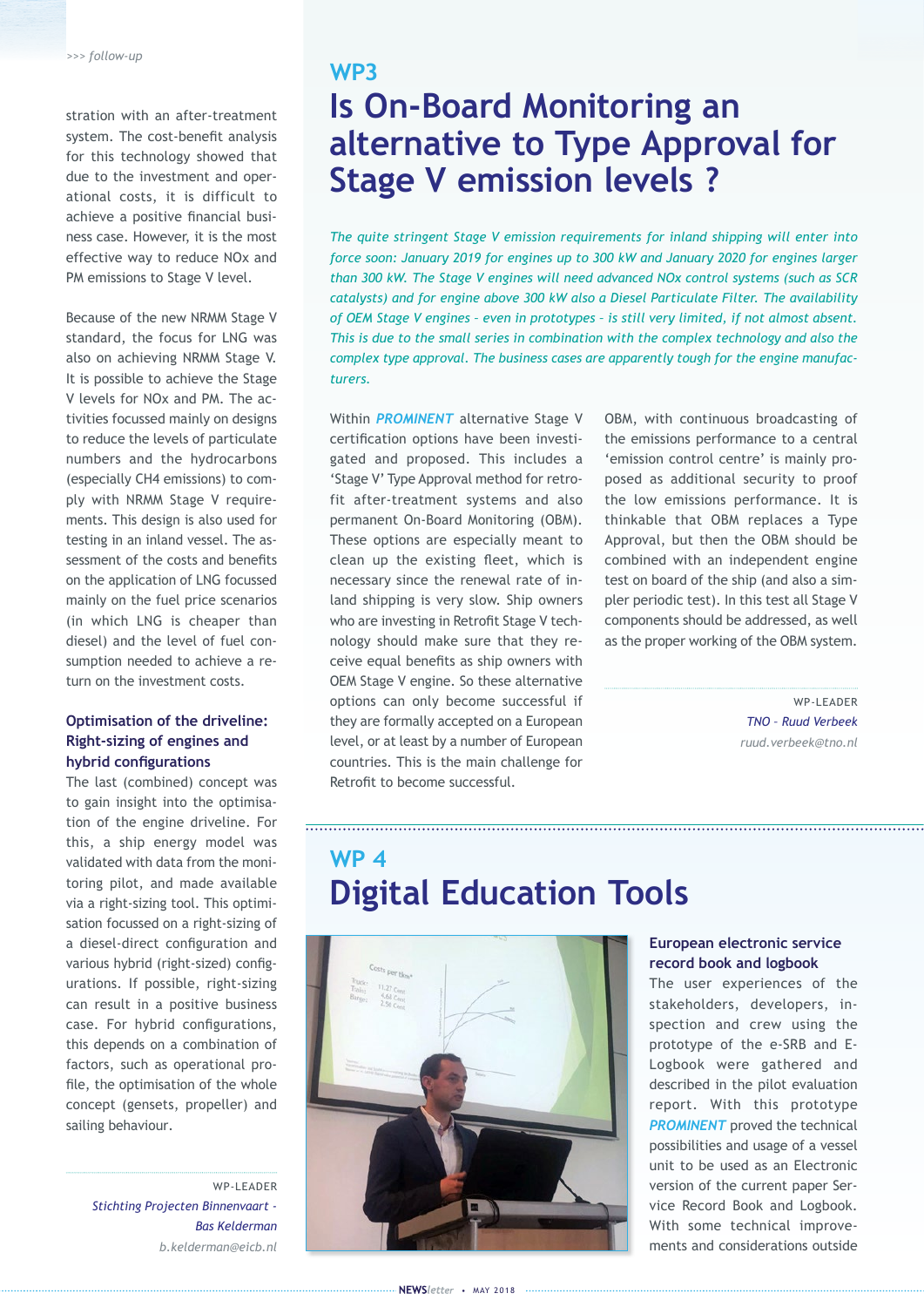### **WP 5 Usage of liquefied natural gas (LNG) in inland waterway vessels**

*An extensive measurement campaign on board the vessel RPG Stuttgart was carried out in April of 2018. This measurement campaign aimed to quantify the total hydrocarbon (THC) emission reduction achieved by upgrading the gas engine control system with an advanced software package. The THC emissions contain 90 % methane.* 

Some difficulties were experienced during the baseline measurement, necessitating the use of an earlier baseline measurement conducted on the same engine during factory acceptance. The comparison of speed load, fuel consumption and NOX emissions between both baseline measurements showed that the alternative (pre FAT) baseline was valid to be used as basis for the comparison to be carried out.

Significant THC emission reductions were measured, up to 3.9 g/kWh in the most important load point in practical operation, which is during upstream operation of the vessel. Total greenhouse gas emission reduction of the upgrade per vessel over the vessel lifetime is expected to be equivalent to over 3688 tons of CO2. An indicative calculation of the actual greenhouse gas reduction showed that the upgrade of one single vessel has an impact similar to removing 132 cars from the road.

More in detail, the following conclusions can be drawn:

Baseline and post-modification measurements were valid for use in comparisons.

- **•** The upgrade has no adverse impact on NOx emissions.
- **•** The upgrade has no adverse impact on fuel consumption.
- **•** The upgrade has a big positive impact on THC emissions, with a 2.9 g/kWh reduction over the E3 cycle and a 3.9 g/kWh reduction at the most important load point in the real operation of the vessel.
- **•** Although an impressive reduction in THC was achieved, meeting the THC limit of the NRMM Stage V in all four measuring points of the E3 cycle could not be achieved. However, taking into account all improvements of **PROMINENT** on the design (Wp2 and WP5), full compliance of the engine with the NRMM Stage V requirements can be achieved, even without usage of any after-treatment. The results



silä to deliver an LNG propulsion solution till 2020 which will be fully compliant with NRMM Stage V requirements.

As a secondary benefit, engine loading response was improved which leads to more stable gas operation. In practice, this means that the vessel will trip less often to diesel operation. As emissions are much lower when the vessel is running on gas, this means that the actual real-world emissions are lower also because of this.

> WP-LEADER *Pro Danube Management GmbH – Robert Rafael [rafael@prodanube.eu](mailto:rafael%40prodanube.eu%20?subject=)*

the project scope, the pilot test results will be used within the development program of the Electronic Vessel Unit by the Joint Research Centre of the European Commission.

#### **Pilot CoP Logistics Education**

During the final event in Vienna, on the 17th of April 2018, six students presented the outcomes of their case study. The students from education institutes in the Netherlands, Austria and Romania worked together for a couple of weeks by using the Community of Practice (CoP) and a practical Case study. This group of students learned during their case study to make use of the advantage of Inland Shipping as a transport modality. Besides they showed the industry how a group of students can become familiar with working out different scenarios on real-life transport problems. The learning materials and case studies are free available and we invite educational institutes to make use of this opportunity and implement this lesson material and method in the Logistics Management study.



WP-LEADER *STC Group - Timon Jongkind [Jongkind@stc-r.nl](mailto:Jongkind%40stc-r.nl%20%20?subject=)*